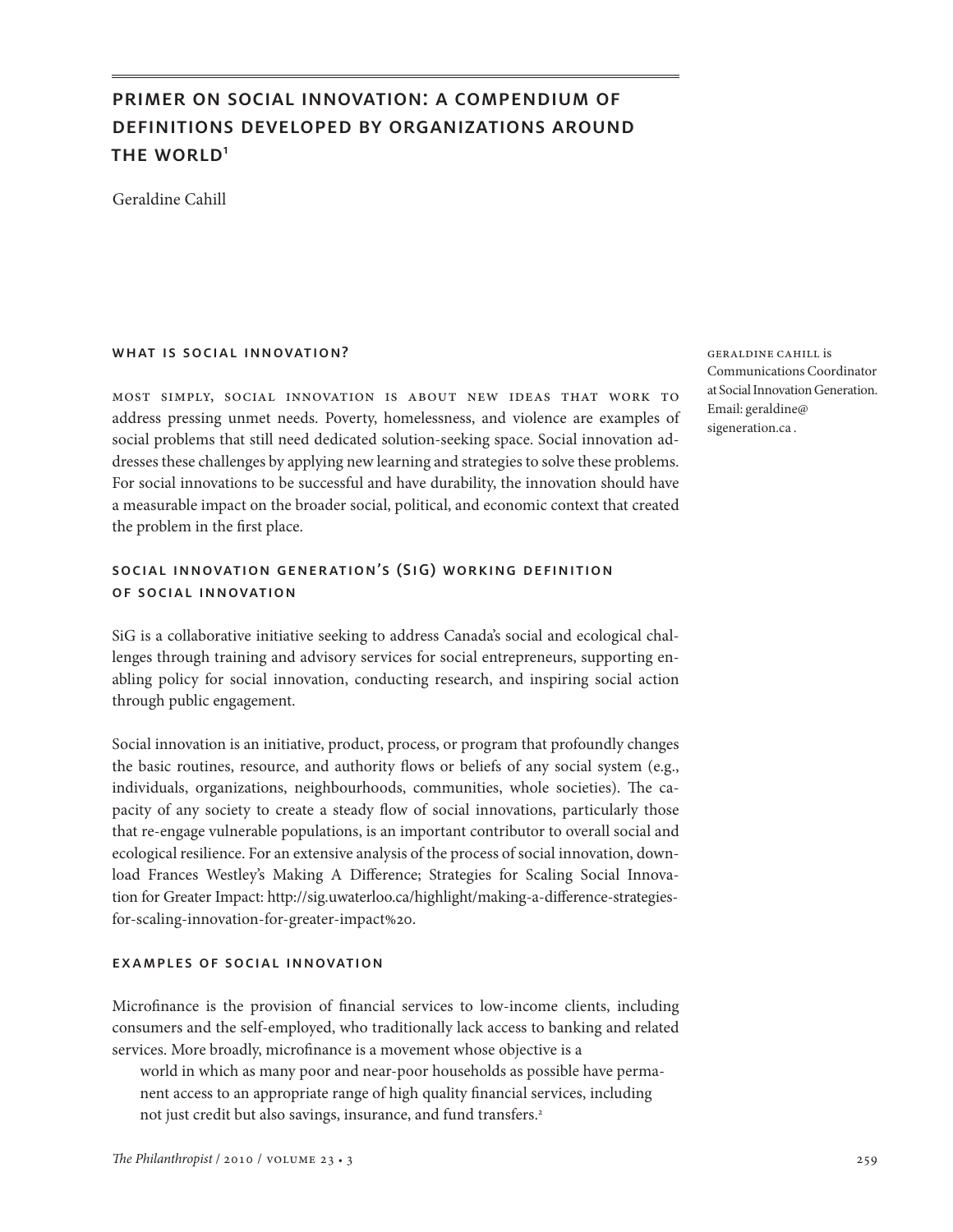Those who promote microfinance generally believe that such access will help poor people out of poverty.

Three decades after Muhammed Yunus founded Grameen Bank, a bank that provides credit without any collateral to the poorest of the poor in rural Bangladesh, microfinance institutions (MFIs) serve about 160 million people in developing countries. As of June 30, 2009, BRAC, one of Bangladesh's largest MFIs, had a loan portfolio of about US\$810 million to 194,000 borrowers and member savings of US\$953 million from 536,000 savers.3 Still, the majority of people in developing countries are "unbanked"– they have no access to formal financial services.

Peacekeeping is defined by the United Nations as "a unique and dynamic instrument developed by the Organization as a way to help countries torn by conflict create the conditions for lasting peace."4

Peacekeepers monitor and observe peace processes in post-conflict areas and assist ex-combatants in implementing the peace agreements they may have signed. Such assistance comes in many forms, including confidence-building measures, powersharing arrangements, electoral support, strengthening the rule of law, and economic and social development. Accordingly, UN peacekeepers (often referred to as Blue Beret because of their light blue berets or helmets) can include soldiers, civilian police officers, and other civilian personnel.

Fair trade is an organized social movement and market-based approach that aims to help producers in developing countries and promotes sustainability. The movement advocates the payment of a higher price to producers, as well as social and environmental standards. It focuses in particular on exports from developing countries to developed countries, most notably handicrafts, coffee, cocoa, sugar, tea, bananas, honey, cotton, wine, fresh fruit, chocolate, and flowers.<sup>5</sup>

Fair trade's strategic intent is to work with marginalized producers and workers in order to help them move towards economic self-sufficiency and stability. It also aims to allow them to become greater stakeholders in their own organizations, as well as play a wider role in international trade.

### other definitions of social innovation

*"Our business is social innovation – finding and developing new and better ways of meeting pressing unmet needs."6*

*–* the young foundation

# *Study on Social Innovation, A paper by SIX and the Young Foundation for the Bureau of European Policy Advisors*

"Social innovations are innovations that are both social in their ends and in their means. Specifically, we define social innovations as new ideas (products, services, and models) that simultaneously meet social needs (more effectively than alternatives) and create new social relationships or collaborations. In other words they are innovations that are both good for society and enhance society's capacity to act."7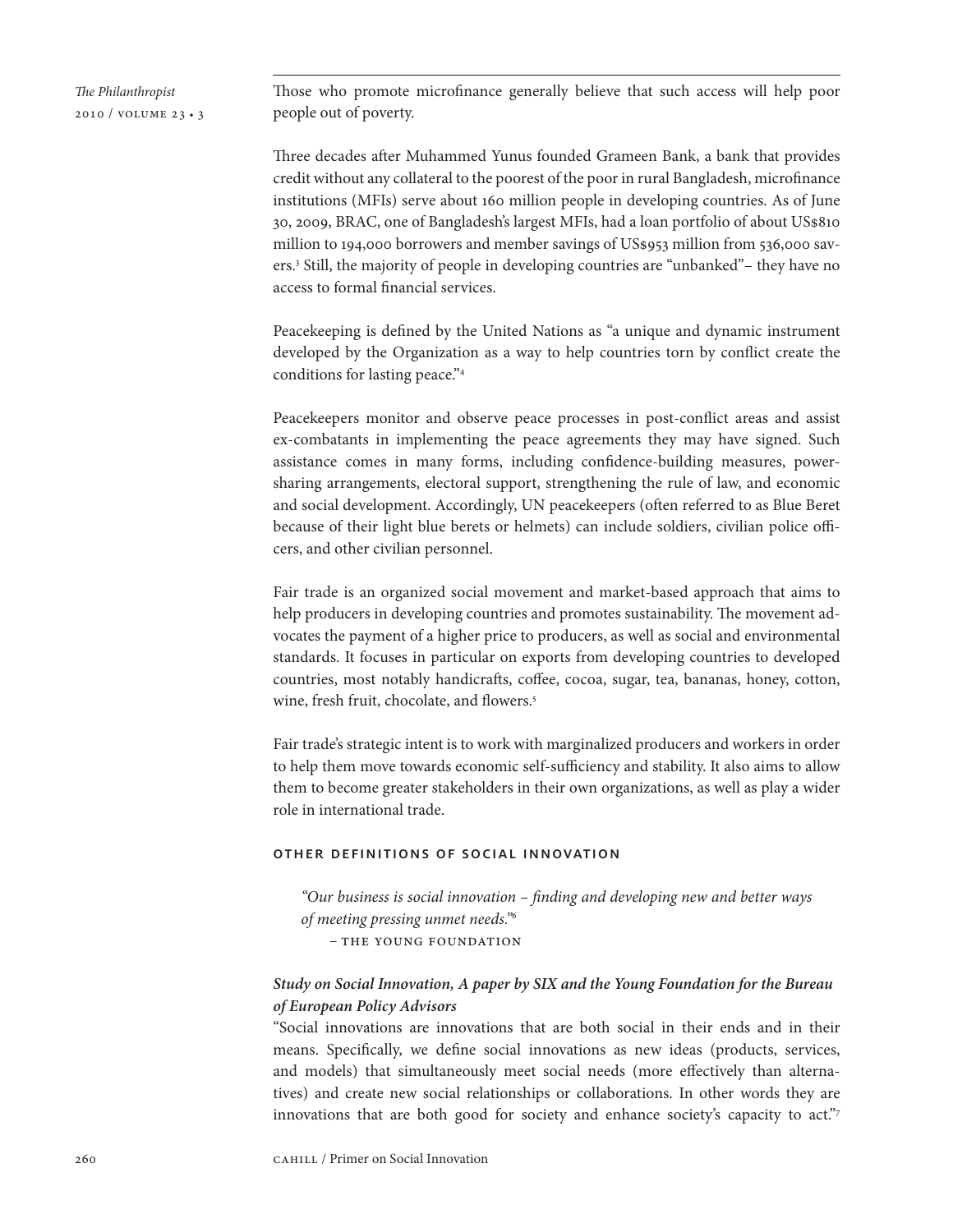### *Stanford Social Innovation Review*

"Social innovation is defined as a novel solution to a social problem that is more effective, efficient, sustainable, or just than existing solutions and for which the value created accrues primarily to society as a whole rather than private individuals."8

### *Centre for Social Innovation: Toronto*

"Social innovation refers to new ideas that resolve existing social, cultural, economic, and environmental challenges for the benefit of people and planet. A true social innovation is systems changing – it permanently alters the perceptions, behaviors, and structures that previously gave rise to these challenges."9

#### *Centre for Social Innovation: New Zealand*

"A simple definition is 'the design and implementation of better ways of meeting social needs.' When we talk about 'better ways,' we mean transformational improvements, not incremental gains."10

### WHAT IS THE ADAPTIVE CYCLE?

The adaptive cycle is a theory of the relationship of transformation to resilience in complex systems.<sup>11</sup> It is represented in Figure 1, which provides a heuristic for understanding the dynamics that drive both continuity and change and is best understood as a diagram that charts this dynamic at a single scale or in a single system. It could represent either the evolution of a single innovation from idea to maturity or the organization that designs and delivers that innovation.

It is important to the idea of resilience, i.e., the capacity to adapt to shocks and changes while preserving sufficient coherence to maintain identity, that the four phases are not represented as linear but rather as an infinity loop. Once an idea or organization reaches the maturity (conservation) stage, it needs to release resources for novelty or change and re-engage in exploration in order to retain its resilience. The release and reorganization phase is often termed the "back loop," where non-routine change is introduced. The exploitation and conservation phases are often termed the "front loop," where change is slow, incremental, and more deliberate.

#### figure 1: Adaptive Cycle

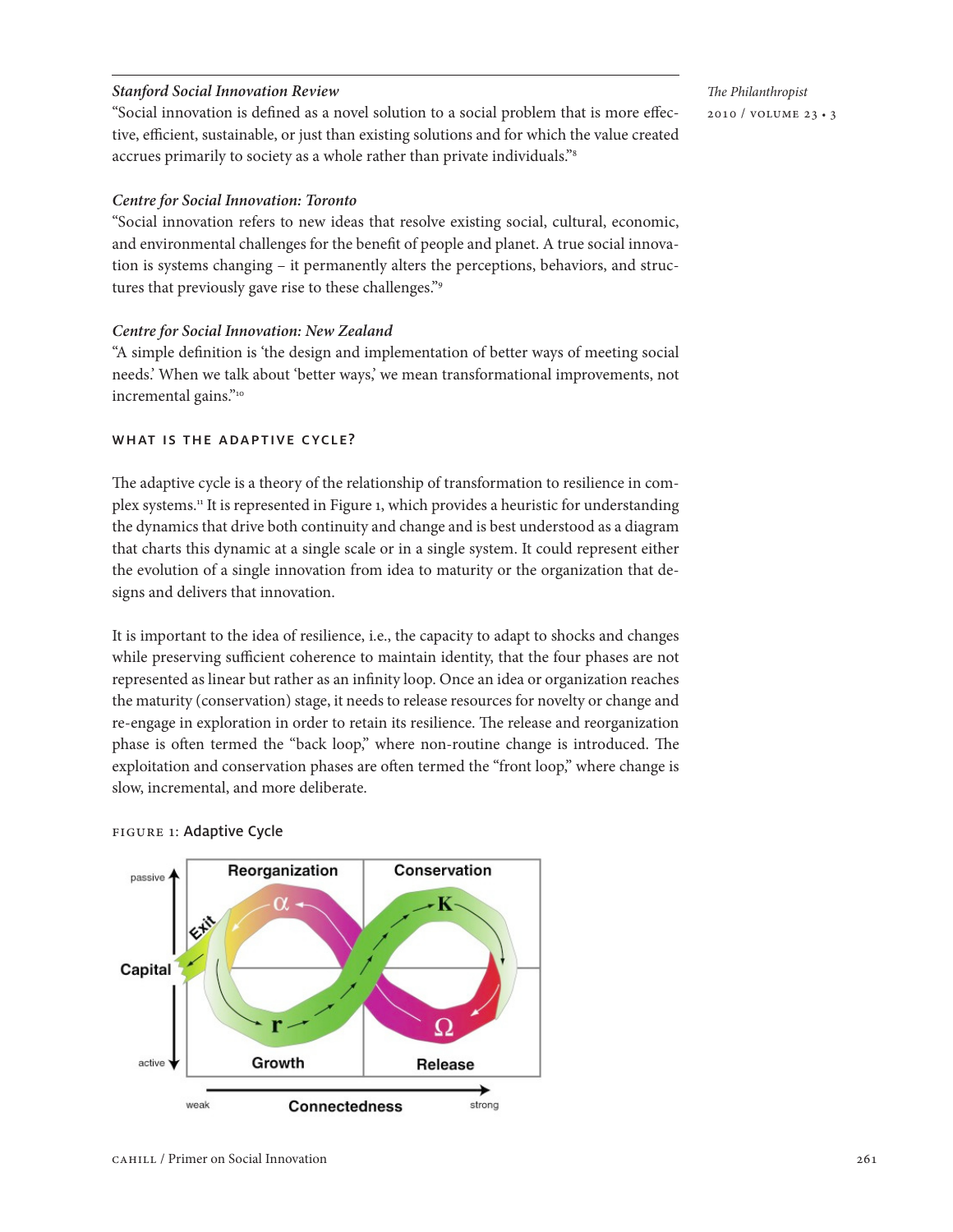#### what is resilience?

From a social innovation perspective, resilience, like sustainability, is linked to the capacity to balance a healthy environment with a vibrant economy and social justice. It suggests, however, a focus on a continuously changing balance rather than a stable state. Systems that are better able to introduce novelty (e.g., new products, services, ideas, etc.) are more resilient and, in turn, better able to withstand and adapt to large shocks. (For a deeper understanding see The Resilience Alliance website: http://www.resalliance.org/ 576.php .)

### what is vulnerability?

From a social innovation perspective, vulnerability is a measure of those cultures, social groups, and ideas that are disenfranchised from resources and threatened with extinction. Much of social innovation addresses their re-engagement: reintegrating the poor, the homeless, the mentally ill, and the lonely into a community. Social innovation not only serves vulnerable populations, however, but is also served by them in turn. They represent a key source of diversity that could be lost and are an important resource for social innovation. (Re)engaging vulnerable populations increases the diversity of the whole system.

#### what is social entrepreneurship?

Social entrepreneurship is the work of a social entrepreneur. Change-maker organization Ashoka writes that the most effective way to promote positive social change is to invest in social entrepreneurs with innovative solutions that are sustainable and replicable, both nationally and globally.<sup>12</sup>

Social entrepreneurship is the practice of responding to market failures with transformative and financially sustainable innovations aimed at solving social problems.

### who is a social entrepreneur?

A social entrepreneur is someone who recognizes a social problem and uses entrepreneurial principles to organize, create, and manage a venture to make social change. Whereas a business entrepreneur typically measures performance in profit and return, a social entrepreneur assesses success in terms of the impact s/he has on society as well as in profit and return. Although social entrepreneurs often work through nonprofits and citizen groups, many work in the private and governmental sectors.

Bill Drayton, founder of Ashoka, says, "Social entrepreneurs are not content just to give a fish or teach how to fish. They will not rest until they have revolutionized the fishing industry." Daniel Bornstein (2004), in his book *How to Change the World: Social Entrepreneurs and the Power of New Ideas*, writes

Social entrepreneurs identify resources where people only see problems. They view the villagers as the solution, not the passive beneficiary. They begin with the assumption of competence and unleash resources in the communities they're serving.13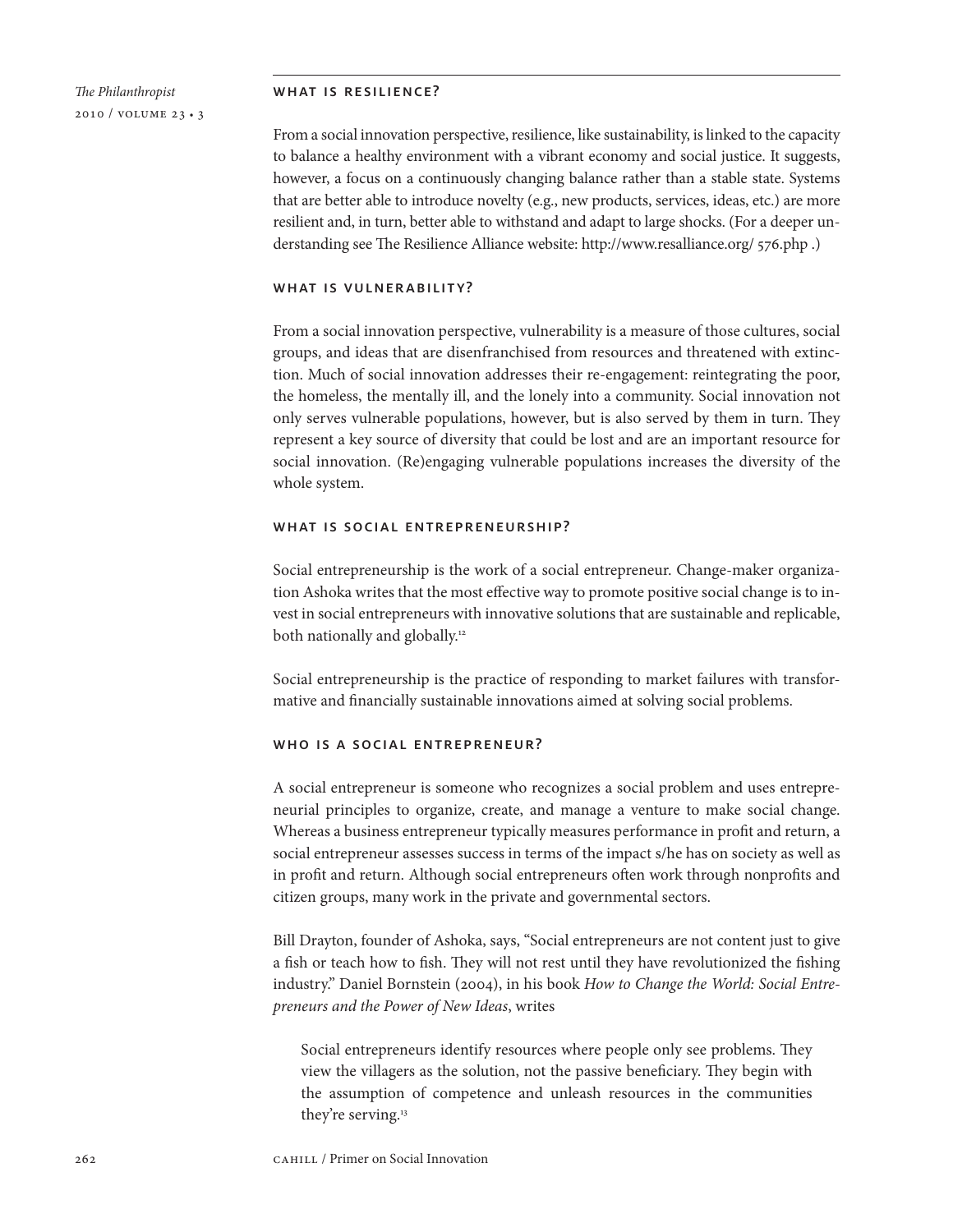On its website, the Skoll Foundation, an organization committed to large-scale change through investment in and celebration of social entrepreneurs and other innovators, notes:

*The Philanthropist* 2010 / volume 23 • 3

Entrepreneurs are essential drivers of innovation and progress. In the business world, they act as engines of growth, harnessing opportunity and innovation to fuel economic advancement. Social entrepreneurs similarly tap inspiration and creativity, courage and fortitude, to seize opportunities that challenge and forever change inequitable systems. The social entrepreneur aims for value in the form of transformational change that will benefit disadvantaged communities and, ultimately, society at large. Social entrepreneurs pioneer innovative and systemic approaches for meeting the needs of the marginalized, the disadvantaged and the disenfranchised – populations that lack the financial means or political clout to achieve lasting benefit on their own.14

### WHAT IS INTRAPRENEURSHIP?

Intrapreneurship is the practice of a management style that integrates risk-taking and innovation approaches, as well as the reward and motivational techniques that are more traditionally thought of as being the province of entrepreneurship. Intrapreneurship refers to employee initiatives in organizations to undertake something new without being asked to do so. Intrapreneurship is an example of motivation through job design.

#### WHO IS A SOCIAL INTRAPRENEUR?

A social intrapreneur is

1. Someone who works inside major corporations or organizations to develop and promote practical solutions to social or environmental challenges where progress is currently stalled by market failures.

2. Someone who applies the principles of social entrepreneurship inside a major organization.

3. One characterized by an "insider-outsider" mindset and approach.<sup>15</sup>

The intrapreneur focuses on innovation and creativity, transforming a dream or an idea into a profitable/beneficial venture by operating within the organizational environment. Thus, social intrapreneurs are inside entrepreneurs who follow the goal of the organization.

### WHAT IS SOCIAL ENTERPRISE?

A social enterprise is defined by its purpose: its social and/or environmental outcomes and its mission inform the structure and governance of the enterprise. Within the definition of social enterprise, SiG@MaRS, a partner in the SiG collaborative providing advisory support, events, and resources for social entrepreneurs, uses two distinct categories: social enterprise and social purpose business.

#### Social enterprise

A social enterprise is a business operation commonly run by a charity or not-for-profit organization. Revenue raised by the business operation is reinvested into the charity or not-for-profit to support the programs and operations of the organization.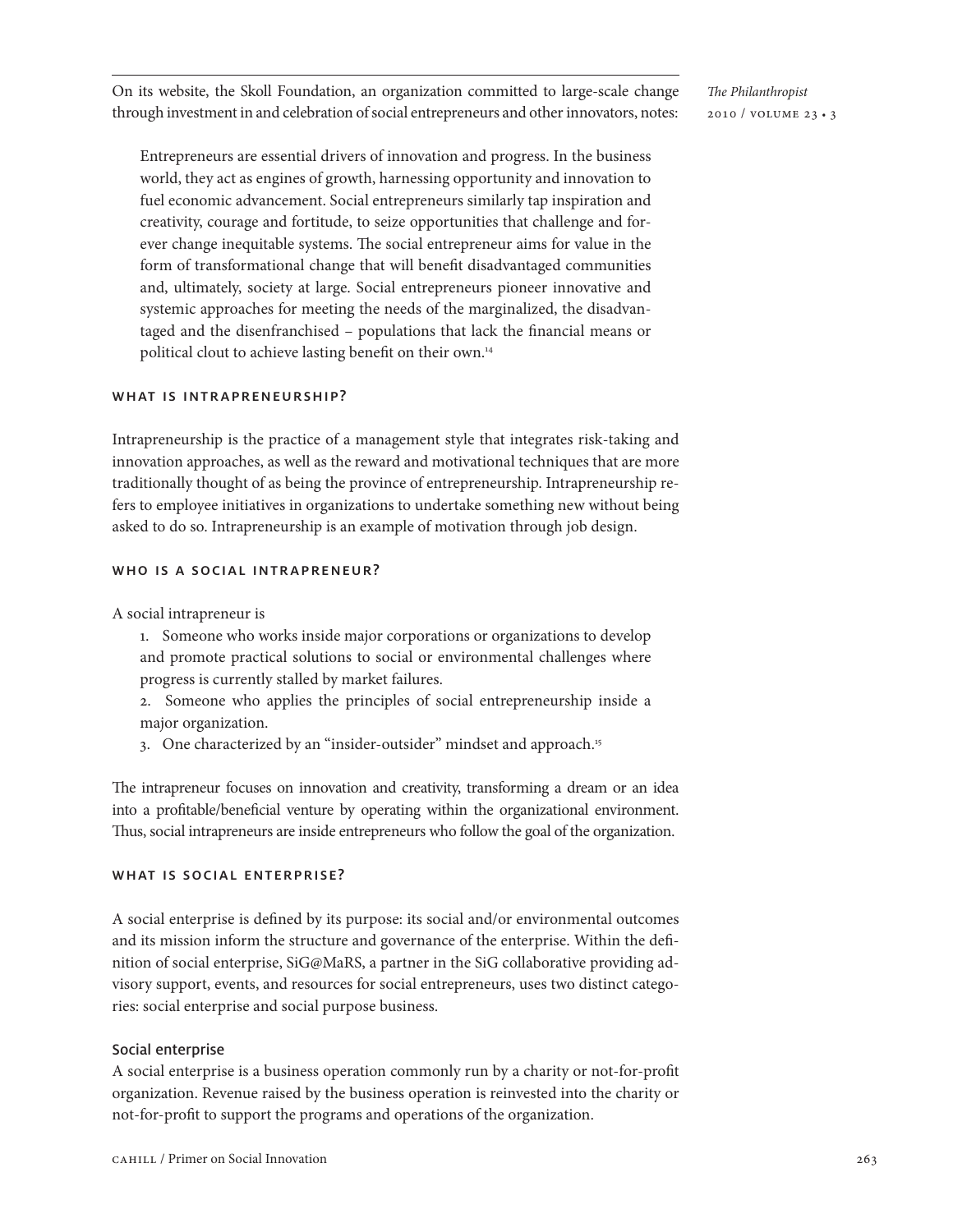In addition to revenue generation, a social enterprise will often engage the services of the clients that the organization is supporting. The skills that the clients develop in sales, business operations, and administration are crucial to accessing job opportunities outside the enterprise.

Social enterprise encourages greater resiliency and independence within the nonprofit sector by helping organizations to stabilize and diversify their funding base while enhancing their programs or services. The result: stronger nonprofits and healthier communities.16

### Social purpose business

A social purpose business is a profit-making enterprise that has a positive social and/or environmental impact. A term often used to describe the social purpose business model is blended value. The blend is the combination of profit, social, and environmental return on investment. This business model is also often referred to as having a double or triple bottom line.

### Social enterprise continuum

The broad social enterprise space can be seen on a continuum as demonstrated in Figure 2. This continuum consists of:

- innovative enterprises that combine a strong social purpose with sound business principles;
- traditional businesses that are primarily driven by the need to maximize profit and/or charities that are primarily driven to serve a social need; and
- • for-profit and nonprofit entities as long as they boast a core social mission.

### figure 2: Social enterprise continuum



For more information on the social enterprise continuum, see the Social Venture Finance White Paper on the MaRS website: http://www.marsdd.com/buzz/reports/socialventure finance .

### WHO IS THE NOT-FOR-PROFIT SECTOR?

In Canada the not-for-profit section consists of:

- • 161,000 registered charities and not-for-profit organizations,
- • 2 million employees, and
- represents \$79.1B or 7.8% of GDP.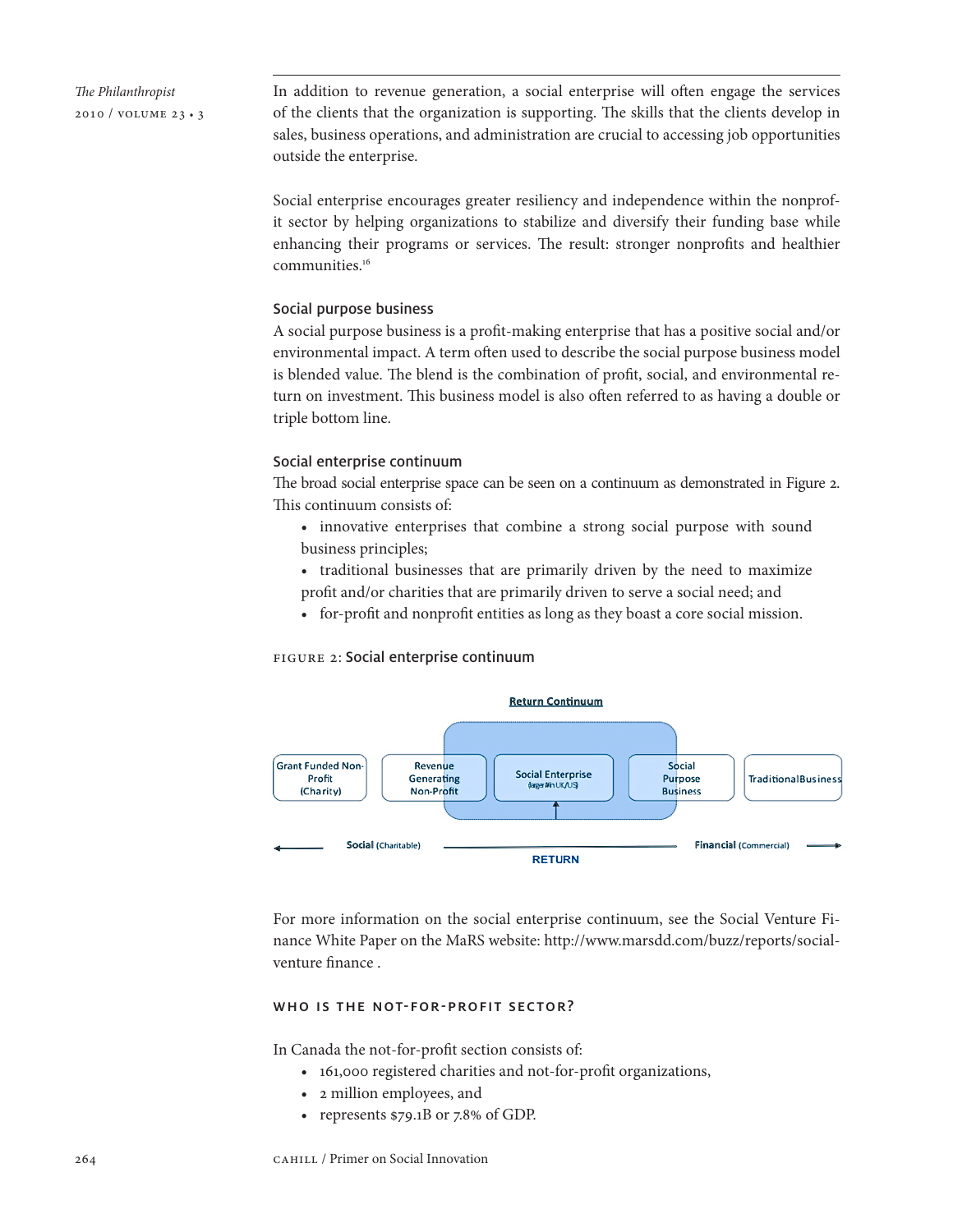For further reading on the sector, visit the Imagine Canada website: http://www.imagine canada.ca/node/32 .

*The Philanthropist* 2010 / volume 23 • 3

### what is the enabling environment?

The enabling environment is a term used to describe a context that allows for a broad range of programs, services, investment, and support that cultivate and encourage social innovation. On a practical level, this can mean changing policy, creating tax incentives, or opening up capital markets to social innovation initiatives.

### who are the enablers of the public benefit universe?

Enablers are networks, organizations, individuals, and institutions that have spurred the growth of Canada's public benefit universe. They may be government departments, foundations, corporations, nonprofit organizations, or social capital investors. A thriving social economy that includes for-profit and nonprofit blended value enterprises needs to work together with government, community programs, academic institutions, and investors to open, operate, and scale revenue generating enterprises that provide a social and/or environmental benefit as part of their core operations. (For more information see http://socialfinance.ca 's Enablers Hub: http://socialfinance.ca/index.php/enablers .) More broadly, enablers are individuals, organizations, and academic or philanthropic institutions that enable an idea, enterprise, or organization to succeed.

The definition of enable is

- 1a. To supply with the means, knowledge, or opportunity.
- 1b. To make feasible or possible.
- 2. To give legal power, capacity, or sanction.
- 3. To make operational; activate.<sup>17</sup>

Enablers may also be referred to as capacity builders or intermediaries. An intermediary is a third party who facilitates a deal between two other parties. Although the definitions are different, they are often used interchangeably, albeit inappropriately.

### WHAT IS CAPACITY BUILDING?

Capacity building often refers to assistance provided to entities, usually developing country societies, that have a need to develop a certain skill or competence, or for general upgrading of performance ability. Most capacity is built by societies themselves, sometimes in the public sector, sometimes in the non-governmental sector, and sometimes in the private sector.

Many international organizations, often of the UN family, have provided capacity building as a part of their programs of technical cooperation with their member countries. Bilaterally funded entities and private sector consulting firms or non-governmental organizations (NGOs) have also offered capacity-building services. Sometimes NGOs in developing countries are themselves recipients of capacity building.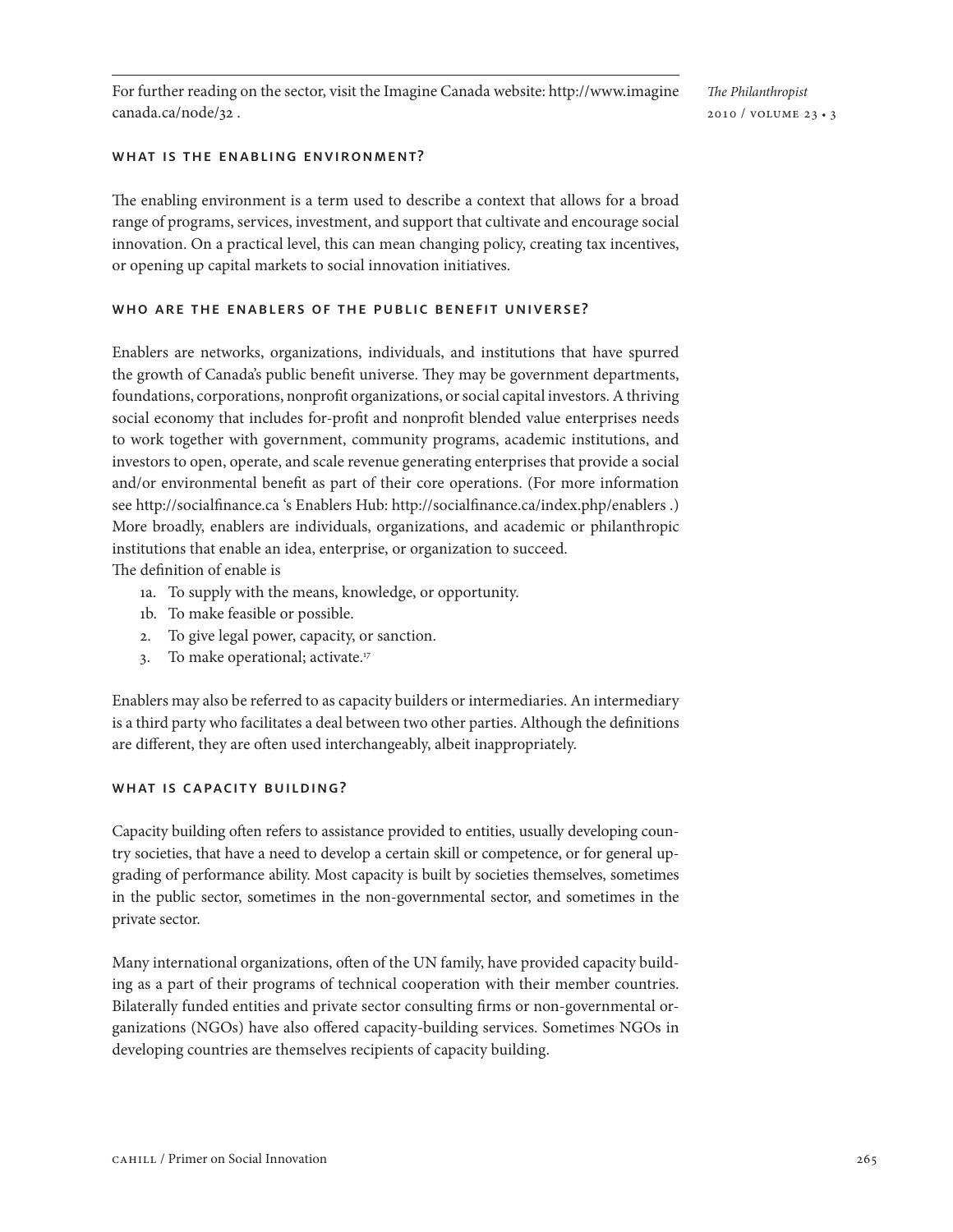Capacity building is, however, not limited to international aid work. More recently, governments are using capacity building to transform community and industry approaches to social and environmental problems.

### WHAT IS SOCIAL FINANCE?

Descriptions of social finance are varied and sometimes compete with each other. For the purposes of consistency, this primer uses the work previously done by http://socialfinance.ca , with whom we closely work. Social finance is an approach to managing money that delivers a social and/or environmental dividend and an economic return.

Traditionally, nonprofit organizations dominated the social sector and were financed by government grants and philanthropy. There was no financial return and the measurement of social return to the community was loose and inconsistent. Today we are seeing a different approach to social investment, largely led by successful investors with experience in finance, technology, and start-up operations. They are working at new funds, developing new financial tools, and looking for new kinds of deals.

These investors are interested in both nonprofit and for-profit social and environmental enterprises, and have invested in the following business sectors: affordable housing, clean technology and green energy, community development, education, fair trade, health and home care, microfinance, and sustainable agriculture.

In an attempt to enhance capital flowing to this sector, the new investor class is developing innovative financing instruments and structures that recognize social, environmental, and financial returns ("blended value investments").

Since these blended value enterprises (BVEs) are rooted in the discipline of operating a sustainable business model, some of the invested capital can be reused. As a result, the capital available for social investment is considerably enhanced and a cycle of success is created that further drives social and environmental impact. (For further reading on this topic, visit http://socialfinance.ca .)

### what is social venture capital?

Social venture capital is a form of venture capital investing that provides capital to businesses and social enterprises that are deemed socially and environmentally responsible. These investments are intended to provide attractive returns for investors and marketbased solutions to social and environmental issues.

### what are social capital markets?

A capital market is a market for securities (debt or equity) where business enterprises (companies) and governments can raise long-term funds. The capital market includes the stock market (equity securities) and the bond market (debt).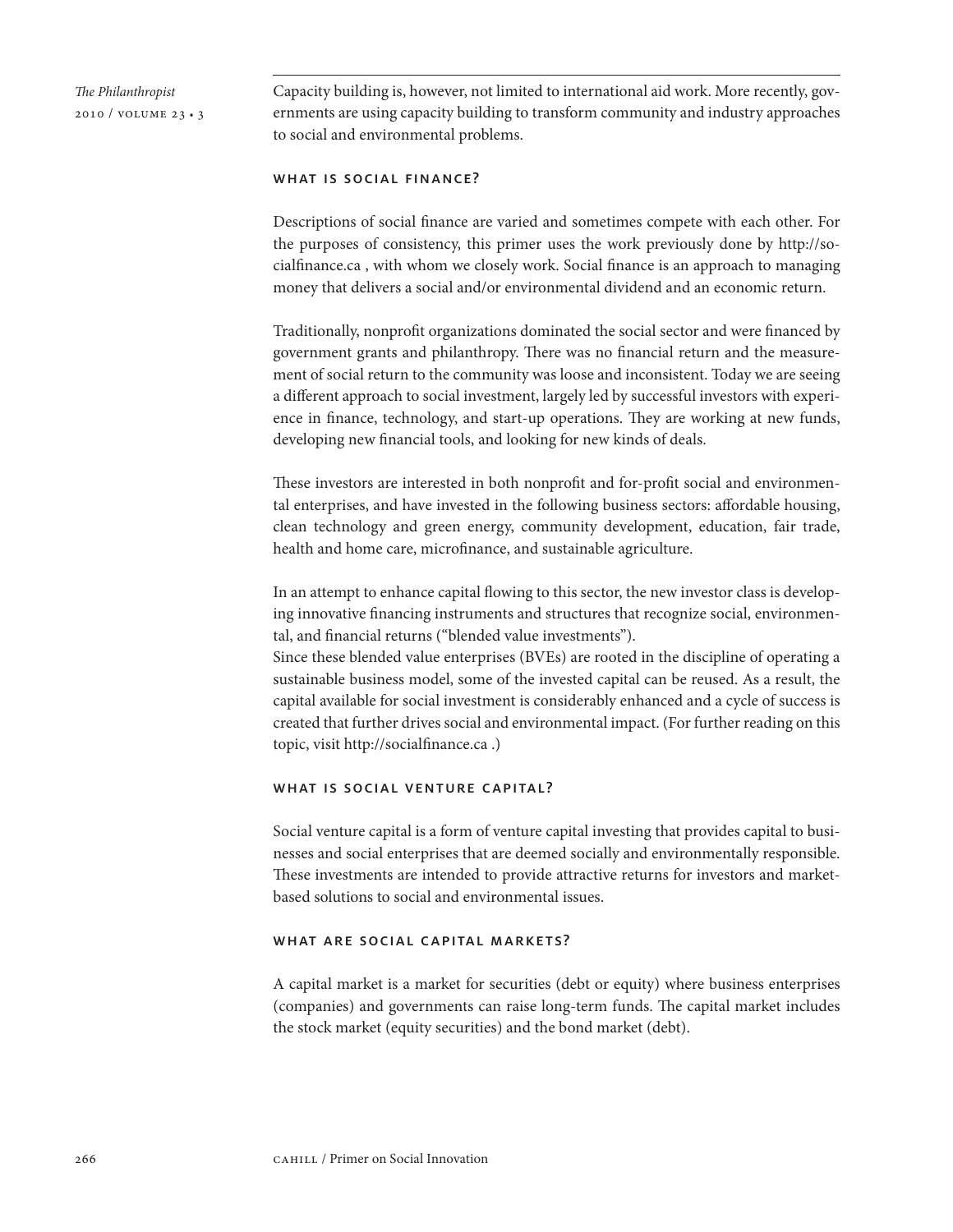A social capital market is a new concept that is gathering momentum globally. The social capital market would function in the same way as a traditional capital market; however, the capital would be traded and/or invested solely in social enterprises or blended value enterprises.

*The Philanthropist* 2010 / volume 23 • 3

For a more in-depth analysis, watch Katherine Fulton's video presentation at http://www. linktv.org/video/3142/katherine-fulton-keynote-presentation . Delivered at SOCAP08, Fulton, president of the Monitor Institute, takes a look ahead at the future of the social capital markets.

### WHAT IS A PROGRAM-RELATED INVESTMENT?

Program-related investments (PRIs) are investments made by foundations to support charitable activities that involve the potential return of capital within an established time frame. PRIs include financing methods commonly associated with banks or other private investors, such as loans, loan guarantees, linked deposits, and even equity investments in charitable organizations or in commercial ventures for charitable purposes. In Canada, PRIs must be implemented under the terms of Canadian charity law and within the requirements of the Income Tax Act. Canadian foundations' PRIs are currently restricted to registered charities.

# WHAT IS IMPACT INVESTING?

According to the Monitor Institute, impact investing is actively placing capital in businesses and funds that generate social and/or environmental good and at least a nominal return to the investor. The Monitor Institute report is available on the Global Impact Investing website at http://www.globalimpactinvestingnetwork.org/cgi-bin/iowa/resources/research/6.html . According to the Global Impact Investing Network (GIIN), impact investments aim to solve social or environmental challenges while generating financial profit. Impact investing includes investments that range from producing a return of principal capital to offering market-rate or even market-beating financial returns.

Although impact investing could be categorized as a type of "socially responsible investing," it contrasts with negative screening, which focuses primarily on avoiding investments in "bad" or "harmful" companies. Impact investors actively seek to place capital in businesses and funds that can harness the positive power of enterprise.

In an article in Forbes Magazine, Jed Emerson described impact investing as that category of investment that is viewed as "sustainable," generating financial returns by integrating consideration of social and environmental factors into the investment strategy.<sup>18</sup>

# WHAT IS SOCIALLY RESPONSIBLE INVESTING?

According to the Social Investment Organization, socially responsible investing is the integration of social responsibility and environmental sustainability with investment. It includes the financial decision-making processes that are part of a prudent investment management approach and the selection and management of investments based on issues of sustainability or social responsibility.<sup>19</sup>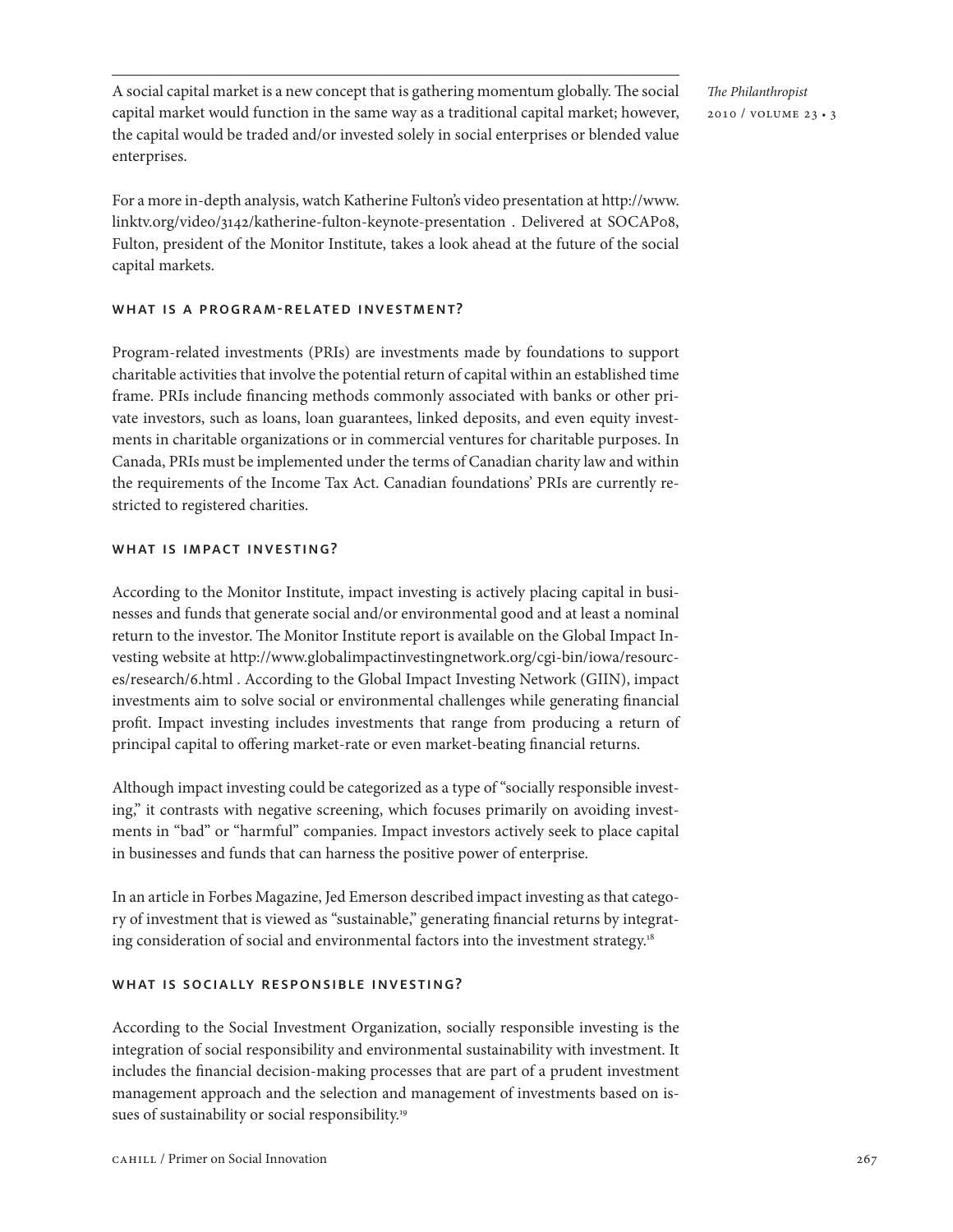#### what is the blended value proposition?

According to Jed Emerson, The blended value proposition (BVP) states that instead of operating in terms of nonprofit and for-profit constructs there is a single, blended value proposition for both for-profit and nonprofit firms, as well as for philanthropy and market-rate capital investments, with multiple value components and generated returns.

Within a BVP framework, value is understood to consist not simply of economic or extra-economic elements (such as social or environmental factors), but rather as a natural blend of economic, social, and environmental elements, which together generate multiple returns.<sup>20</sup>

#### what is triple bottom line?

According to Mercer, the triple bottom line is a holistic approach to measuring a company's performance on environmental, social, and economic issues. It focuses companies not just on the economic value they add but also on the environmental and social value they add or destroy.<sup>21</sup>

### what is the global impact investing network (GIIN)?

The Global Impact Investing Network (GIIN) is a global group of investors and intermediaries who put capital to work at scale to generate social and environmental value in addition to financial return. The GIIN is a platform for leaders of the emerging impact investing industry to incubate the activities and institutions that can accelerate the impact investing industry's maturation, and ultimately drive substantial capital to solve previously intractable social and environmental challenges.<sup>22</sup>

### what is social impact measurement?

Social impact measurement is the measurement and assessment of the effect of implemented activities on the social fabric of communities and the quality of life of individuals and families within communities. This can be used to assess the effectiveness of an investment against its aims and objectives and as a tool for implementing organizations to review, assess and adapt their models and programs according to feedback and lessons learnt.

# what are the impact reporting and investment standards (IRIS)?

The Rockefeller Foundation, Acumen Fund, and B Lab initiated the Impact Reporting and Investment Standards (IRIS) effort to create a common framework for defining, tracking, and reporting the performance of impact capital. Significant progress has already been made in sectors like microfinance measures and data aggregation, and rating tools have been developed.

The IRIS initiative will build on these sector-specific efforts to create a common language that will allow comparison and communication across the breadth of organizations that have social or environmental impact as a primary driver. IRIS is an essential element in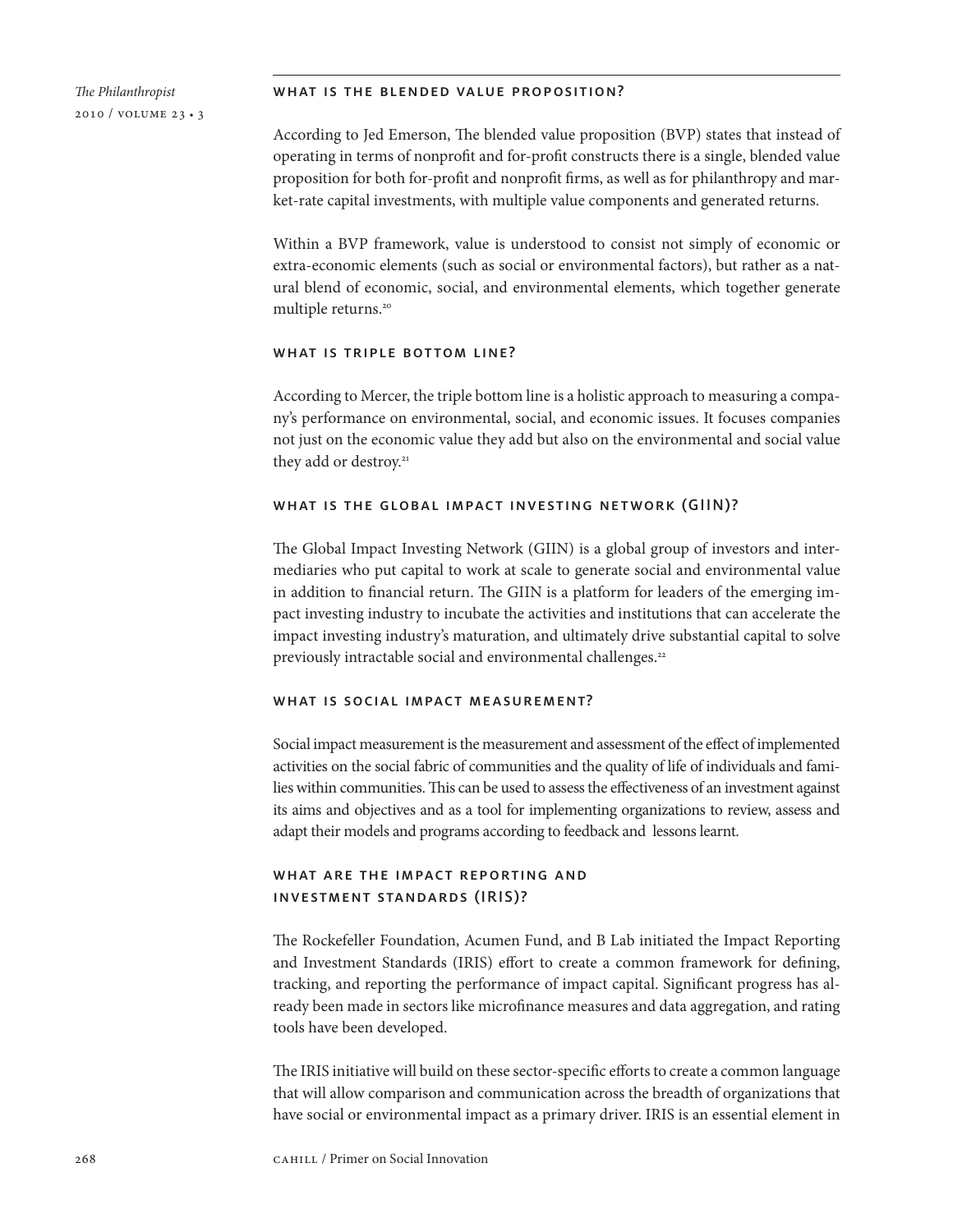the evolution and maturity of the social and environmental impact investing market. A common language for measuring and reporting performance forms a basis for enabling infrastructure and leads to transparency and credibility. (Further reading on the IRIS standards is available at http://iris-standards.org .)

### WHAT IS CORPORATE SOCIAL RESPONSIBILITY?

Corporate social responsibility (CSR) is the idea that businesses should not function amorally but instead should contribute to the welfare of their communities. Other definitions of CSR include the following:

- • CSR is about how companies manage the business processes to produce an overall positive impact on society.<sup>23</sup>
- Corporate social responsibility is the continuing commitment by business to behave ethically and contribute to economic development while improving the quality of life of the workforce and their families as well as of the local community and society at large.<sup>24</sup>
- • Corporate social responsibility is a concept whereby companies decide voluntarily to contribute to a better society and a cleaner environment. CSR is a concept whereby companies integrate social and environmental concerns in their business operations and in their interaction with their stakeholders on a voluntary basis.<sup>25</sup>

### WHAT IS GLOBAL SUSTAINABLE IMPACT INVESTING?

A rapidly growing supply of capital is seeking placement in impact investments across geographies, sectors, and asset classes, with a wide range of return expectations. The glue that binds those who operate in the impact investing industry is the shared conviction that creative investments can play a crucial part in addressing social and environmental challenges. This investment interest is sparking the emergence of a new industry that operates in the largely uncharted area between philanthropy and a singular focus on profit-maximization.26

The Global Social Investment Exchange (GSIX) initiative, lead by GreaterGood South Africa and SASIX, emerged out of the experience, learnings, and success of the SASIX initiative coupled by numerous requests for support around its replication in other developing countries and strengthened by extensive global research over the past decade.

The concept of a global social investment/stock exchange and a related governing Federation of Social Investment/Stock Exchanges was elaborated during a meeting in early 2009 organized and hosted by GreaterGood South Africa Trust with the support of The Rockefeller Foundation and its Bellagio Conference Centre.

A preparatory concept paper outlined a framework for a single global exchange that could more efficiently move capital, meet a set of high and comparable standards, demystify the opportunities to attract more investors and capital sources, and better connect developing world enterprises to markets and capital. It considered the need for the existence of a single standard or, if there were to be multiple social exchanges and multiple standards, consideration of the nature and role that a federation structure and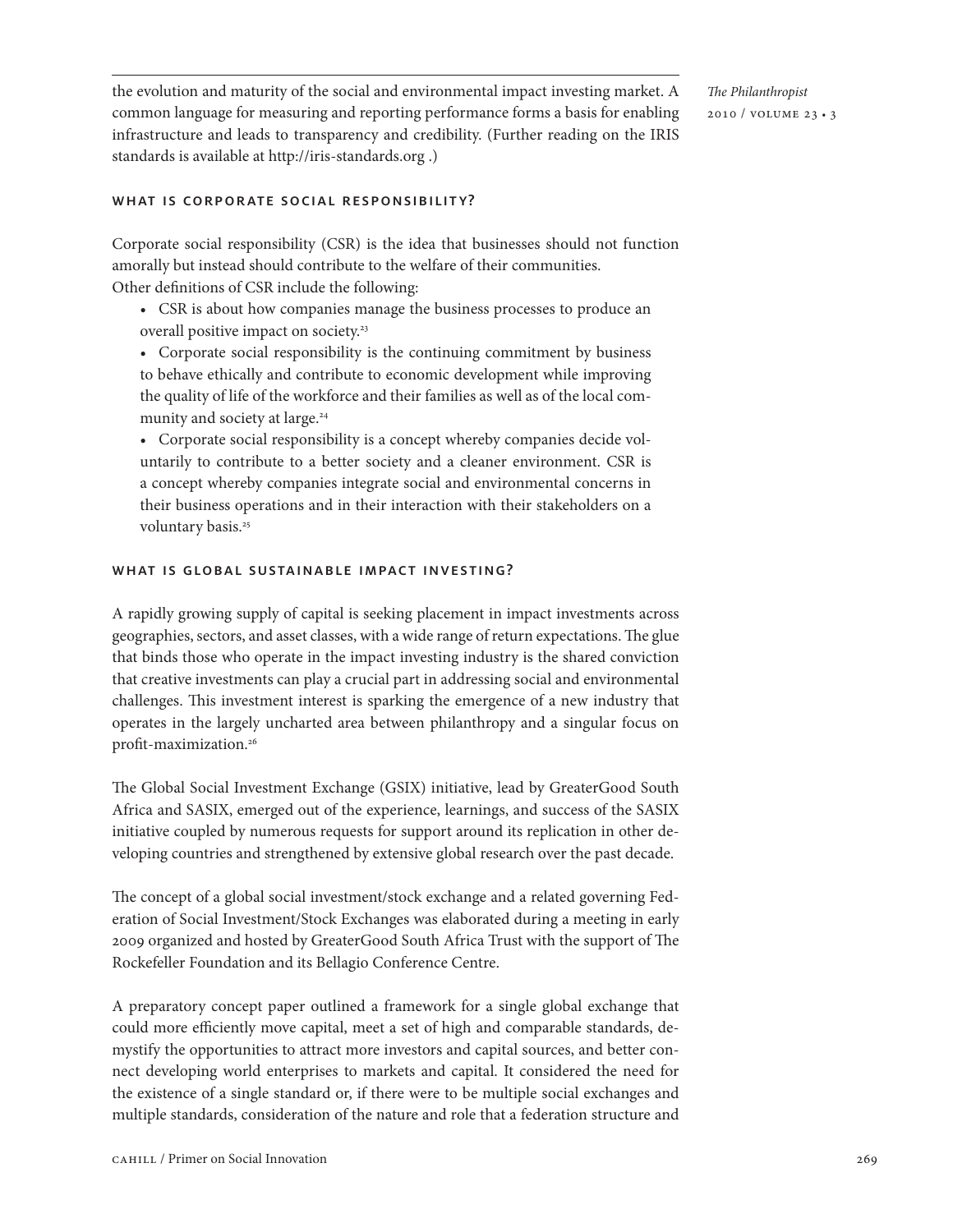inter-relationship, similar to that provided by the World Federation of Exchanges, could bring. For more information visit the GSIX website at www.gsix.com .

#### notes

1. Primer on Social Innovation: A Compendium of Definitions Developed by Organizations Around the World was first published at www.sigeneration.ca/primer . This primer is a living document. Collaboration is encouraged. To contribute further definitions or suggest changes, send Geraldine an email: geraldine@sigeneration.ca .

2. Robert Peck Christen, Richard Rosenberg & Veena Jayadeva. (2004, July). Financial institutions with a double-bottom line: implications for the future of microfinance. CGAP Occasional Paper, pp. 2-3.

3. The World Bank, Microfinance at a glance: http://go.worldbank.org/XZS4R3M2S0 [April, 2010].

4. United Nations Peace and Security Section of the Department of Public Information in cooperation with the Public Affairs Unit of the Department of Peacekeeping Operations and the Department of Field Support, Peacekeeping, (2010). URL: http://www.un.org/en/peacekeeping .

5. Brough, David. (2008, January 10). Briton finds ethical jewellery good as gold. Reuters Canada.

6. Young Foundation. (2005-2010). URL: http://www.youngfoundation.org .

7. The Social Innovation eXchange (SIX) and the Young Foundation for the Bureau of European Policy Advisors. (2010). Study on *Social Innovation Report*, pp. 17-18.

8. James A. Phills Jr., Kriss Deiglmeier, & Dale T. Miller. (2008, Fall). Rediscovering Social Innovation. *Social Innovation Review.*

9. Centre for Social Innovation, Toronto. URL: http://socialinnovation.ca/about/social-innovation .

10.Centre for Social Innovation, New Zealand. URL: http://www.nzcsi.org .

11. Peterson, G. (2009). Ten conclusions from the resilience project. URL: http:// www.geog.mcgill.ca/faculty/peterson/susfut/rNetFindings.html .

12. Noga Leviner, Leslie R. Crutchfield, & Diana Wells. (2007). Understanding the impact of social entrepreneurs: Ashoka's answer to the challenge of measuring effectiveness. In Rachel Mosher-Williams (Ed.)., *Research on Social Entrepreneurship: Understanding and Contributing to an Emerging Field*. URL: http://www.ashoka.org/ printroom . [October, 2010].